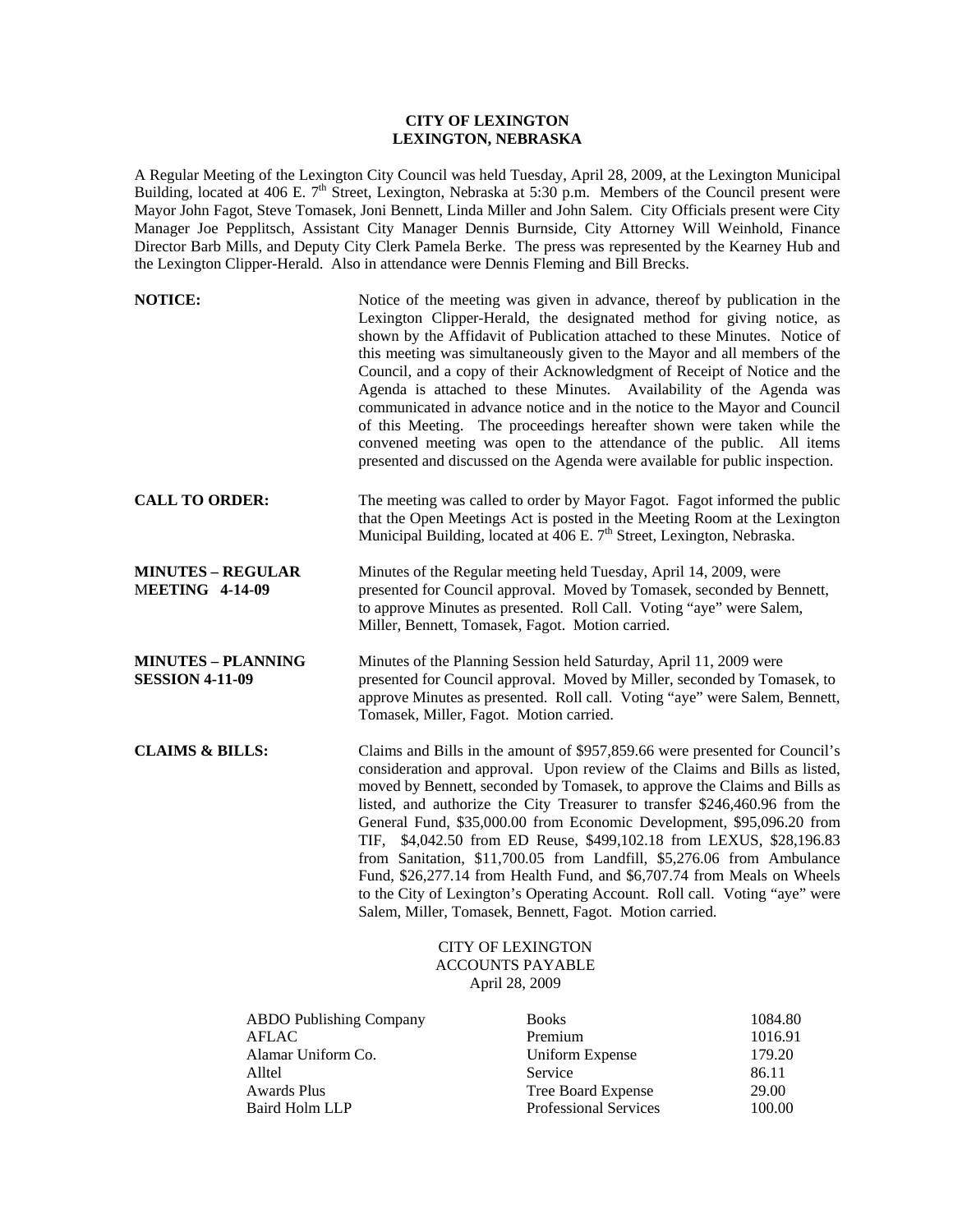| Bernie & Pat's Custom Frame Shop    | Tree Board Expense                   | 56.31     |
|-------------------------------------|--------------------------------------|-----------|
| Best Books, Inc.                    | <b>Books</b>                         | 145.60    |
| <b>Brody Chemical</b>               | <b>ST Supplies</b>                   | 408.67    |
| <b>Business Card</b>                | Supplies                             | 800.50    |
| <b>Buxton</b>                       | Retail Study                         | 35,000.00 |
| Card Center/Orscheln                | <b>WWTP Supplies</b>                 | 65.43     |
| Cash-Wa Distributing                | Food & Supplies                      | 702.77    |
| Central Garage Fund                 | Service/Repair                       | 4,035.22  |
| Dan's Sanitation                    | <b>Sanitation Fees</b>               | 1,640.00  |
| Dannehl, Sue                        | <b>EL</b> Rebate                     | 900.00    |
| Davis Energy, Inc.                  | Fuel                                 | 2,710.50  |
| Dawson Area Development             | Feasibility Study/Membership         | 13,809.38 |
| Dawson County Handibus              | Transportation                       | 62.00     |
| Dawson Tire Service & Sales         | <b>Central Garage Supplies</b>       | 125.00    |
| <b>Dugan Business Forms</b>         | <b>Office Supplies</b>               | 377.30    |
| <b>Eakes Office Plus</b>            | Lib. Supplies                        | 599.00    |
| Eilers Machine & Welding            | Repair                               | 175.13    |
| Estrada, Raul Juan Manuel, Jr.      | <b>Utility Refund</b>                | 175.51    |
| Fagot Refrigeration & Electric      | WWTP/Fire Dept. Repairs              | 545.85    |
| <b>Farmer Brothers Coffee</b>       | Food & Supplies                      | 134.50    |
| Fastenal                            | <b>WR Supplies</b>                   | 15.15     |
| FYR-TEK                             | Fire Dept. Helmets                   | 2,800.00  |
| G & V Inc.                          | Haul Junk                            | 540.00    |
| Gale Group, The                     | <b>Books</b>                         | 132.68    |
| Gnirk Lawn Care, Inc.               | <b>Ground Sterilant</b>              | 930.00    |
| <b>HD Supply Waterworks</b>         | WR Supplies                          | 869.74    |
| Health Claims Fund                  | Claims                               | 18,385.07 |
| Holbein, Dahlas D.                  | Maint. & Cleaning                    | 1,000.00  |
| IES Industrial dba Kayton Electric  | Repair/Remove Ball Field Light Poles | 18,885.00 |
| <b>Ingram Library Services</b>      | <b>Books</b>                         | 186.57    |
| Lexington Area Solid Waste Agency   | Landfill                             | 1,366.38  |
| <b>Lexington Newspapers</b>         | Publications                         | 315.37    |
| Lexington True Value                | Bldg Insp/Cem/Central Garage Supp    | 276.53    |
| Lexington Utilities System          | <b>Utilities</b>                     | 26,427.28 |
| Payroll                             | Wages                                | 96,122.16 |
| Social Security                     | Employer Portion / FICA Med          | 7,098.50  |
| <b>First National Bank</b>          | <b>Employer Portion / Pension</b>    | 3,202.96  |
| <b>First National Bank</b>          | <b>Police Pension</b>                | 0.00      |
| ICMA                                | <b>City Manager Pension</b>          | 399.23    |
| Mead Lumber & Rental-Lexington      | <b>Bldg Insp/Cemetery Supplies</b>   | 167.17    |
| Menards-Kearney                     | Lib. Supplies                        | 145.00    |
| Mid-Nebraska Food Bank              | Food                                 | 70.78     |
| Miller & Associates                 | Pro Services/SW Rate Study           | 6,800.00  |
| Moore Medical                       | <b>Ambulance Supplies</b>            | 724.80    |
| <b>Morris Press</b>                 | <b>Office Supplies</b>               | 450.76    |
| <b>Motor Midwest</b>                | <b>Central Garage Supplies</b>       | 270.00    |
| Municipal Automation & Control      | <b>WWTP Supplies</b>                 | 2,401.45  |
| NE DOL/Boiler Inspection Program    | <b>WWTP Service</b>                  | 72.00     |
| Nebraska Machinery                  | <b>Central Garage Supplies</b>       | 179.88    |
| Neopost                             | Postage                              | 1,500.00  |
| <b>Olsson Associates</b>            | Professional Service                 | 292.01    |
| <b>Overton Community Center</b>     | Meals On Wheels                      | 100.00    |
| Paulsen, Inc.                       | Concrete/Gravel                      | 355.03    |
| Physio-Control, Inc.                | <b>Ambulance Supplies</b>            | 393.74    |
| <b>Platte Valley Communications</b> | <b>ST Supplies</b>                   | 45.00     |
| Plum Creek Market Place             | Food                                 | 78.31     |
| Rasmussen Mechanical Services, Inc. | Lib. Service                         | 1,775.00  |
|                                     |                                      |           |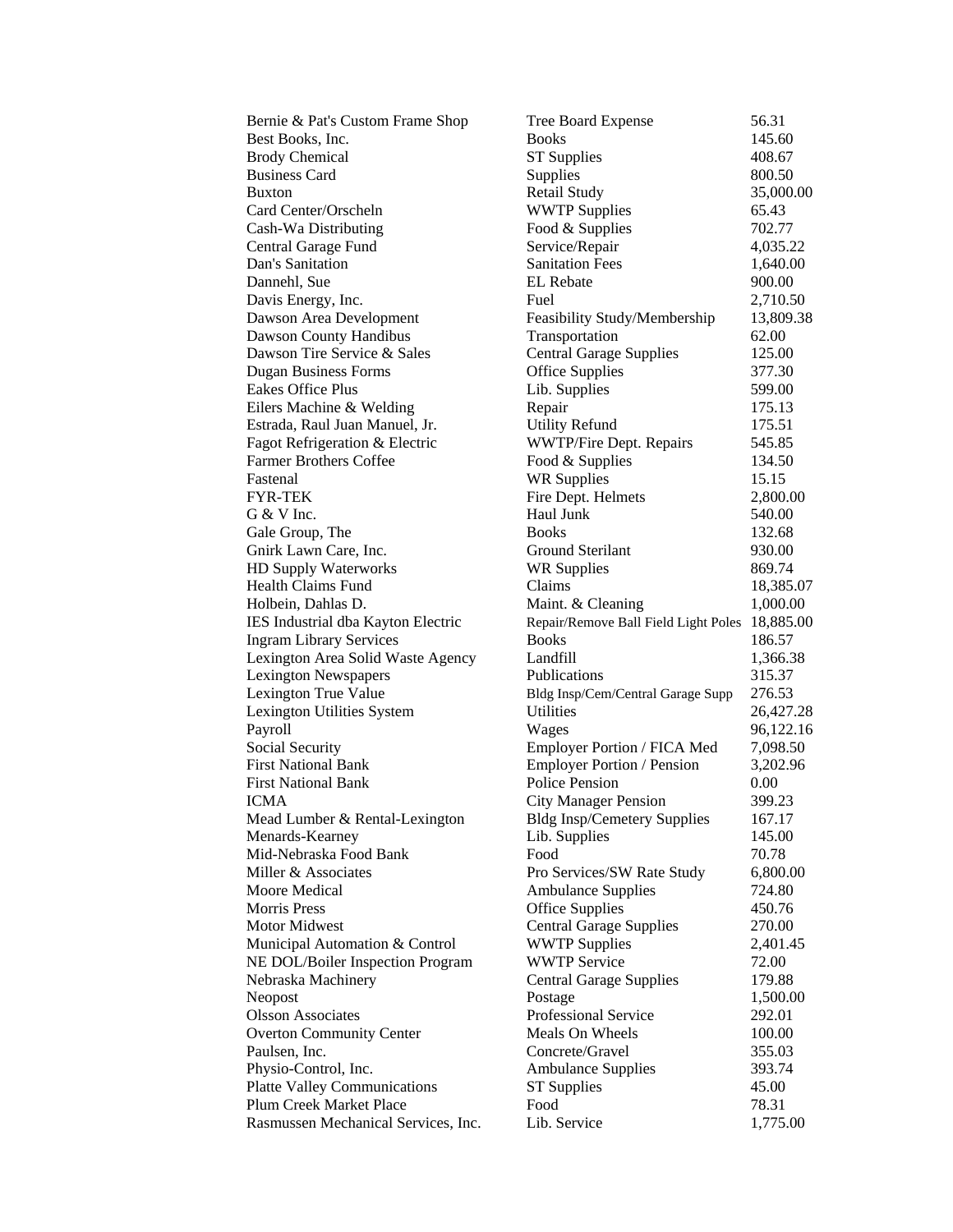| <b>Roberts Dairy Company</b>             | Beverages/Food                      | 305.14     |
|------------------------------------------|-------------------------------------|------------|
| S & W Auto Parts, Inc.                   | Central Garage/ST Supplies          | 678.41     |
| Service Master of Mid Nebraska           | Lib./GGC Cleaning Service           | 2,950.00   |
| Sign Pro                                 | Fire Dept. Supplies                 | 30.00      |
| Smith Law Office                         | Professional Service                | 285.00     |
| <b>State Wide Collections</b>            | <b>Collection Fees</b>              | 442.04     |
| <b>Sterling West</b>                     | PK Supplies                         | 759.60     |
| Subway Sandwiches & Salads               | Food                                | 37.88      |
| TASC                                     | Premium                             | 190.00     |
| Team Detail & Quicklube                  | Car Wash/Uniform Expense            | 25.99      |
| Thompson Co., The                        | Food & Supplies                     | 1,342.84   |
| TierOne-Lib. Petty Cash                  | Postage                             | 78.92      |
| Tri-County Hospital                      | <b>EL</b> Rebate                    | 1,025.00   |
| Tri-County Shrine                        | Promotion                           | 100.00     |
| <b>U-Save Business Equipment</b>         | Supplies                            | 528.87     |
| <b>UN-L Extension</b>                    | Seminar                             | 20.00      |
| Village Uniform                          | <b>GGC</b> Supplies                 | 88.19      |
| Wal-Mart                                 | Supplies                            | 434.71     |
| <b>Weathercraft Companies</b>            | <b>Building Repair</b>              | 4,182.00   |
|                                          |                                     |            |
| Wesco Distribution, Inc.                 | <b>EL Supplies</b>                  | 115.56     |
| Burnside, Dennis                         | Conference                          | 424.67     |
| Card Center/Orscheln                     | <b>Aquatic Center/PK Supplies</b>   | 42.86      |
| Cash-Wa Distributing                     | Food & Supplies                     | 1,769.61   |
| Central Fire & Safety, Inc.              | Inspection/Replacement/Service      | 3,921.50   |
| <b>Community Redevelopment Authority</b> | Land Purchase/Property Taxes        | 95,096.20  |
| Dan's Sanitation                         | <b>Sanitation Fees</b>              | 28,196.83  |
| Demco                                    | Lib. Supplies                       | 103.18     |
| Depository Trust Co.                     | 2004 GO/2008 Combined UTL           | 111,383.07 |
| <b>Eakes Office Plus</b>                 | Copies                              | 585.48     |
| Election Systems & Software, Inc.        | <b>Election Supplies</b>            | 1,616.49   |
| Electric Fixture                         | <b>PK</b> Supplies                  | 91.38      |
| EMS Billing Services, Inc.               | <b>Ambulance Service</b>            | 1,051.06   |
| <b>Farmer Brothers Coffee</b>            | Food & Supplies                     | 400.58     |
| FYR-TEK                                  | Fire Dept. Supplies                 | 141.44     |
| Gale Group, The                          | <b>Books</b>                        | 45.44      |
| Hawkins Inc.                             | <b>Aquatic Center Chemicals</b>     | 1,204.20   |
| Health Claims Fund                       | Claims                              | 6,685.16   |
| Holbein, Dahlas                          | Lawn Service                        | 165.00     |
| <b>Ingram Library Services</b>           | <b>Books</b>                        | 357.38     |
| <b>International Code Council</b>        | <b>Books</b>                        | 932.05     |
| Lexington Volunteer Fire Dept.           | <b>Ambulance Fees</b>               | 2,816.46   |
| Lexington, City of                       | <b>Franchise Fees</b>               | 50,823.18  |
| Lynn Peavey Company                      | Police Supplies                     | 89.50      |
| Mellen & Associates, Inc.                | <b>WWTP Supplies</b>                | 1,423.00   |
| Meyer Laboratory, Inc.                   | <b>ST</b> Supplies                  | 170.37     |
| Mid-American Research Chemical           | GGC Supplies                        | 107.51     |
| Milco Environmental Services, Inc.       | WR Analysis/Disp.Site/WWTP/Landfill | 12,711.99  |
| Nebraska Dept. of Economic Development   | Orthman's CDBG Pmt.                 | 4,042.50   |
| Nebraska Public Power District           | O & M                               | 67,000.00  |
| Nebraska Public Power District           | <b>Capital Projects</b>             | 226,601.76 |
| Paulsen Inc.                             | White Rock/Concrete                 | 231.20     |
| Plum Creek Laser Wash                    | Car Washes                          | 14.00      |
| Plum Creek Market Place                  | Food                                | 36.59      |
| Q-Star Technology LLC                    | Surveillance Equipment              | 14,218.00  |
| <b>Roberts Dairy Company</b>             | Food & Beverages                    | 250.28     |
| Service Master of Mid Nebraska           | <b>Cleaning Service</b>             | 143.75     |
| T. O. Haas Tire Company, Inc.            | <b>Tires</b>                        | 380.90     |
|                                          |                                     |            |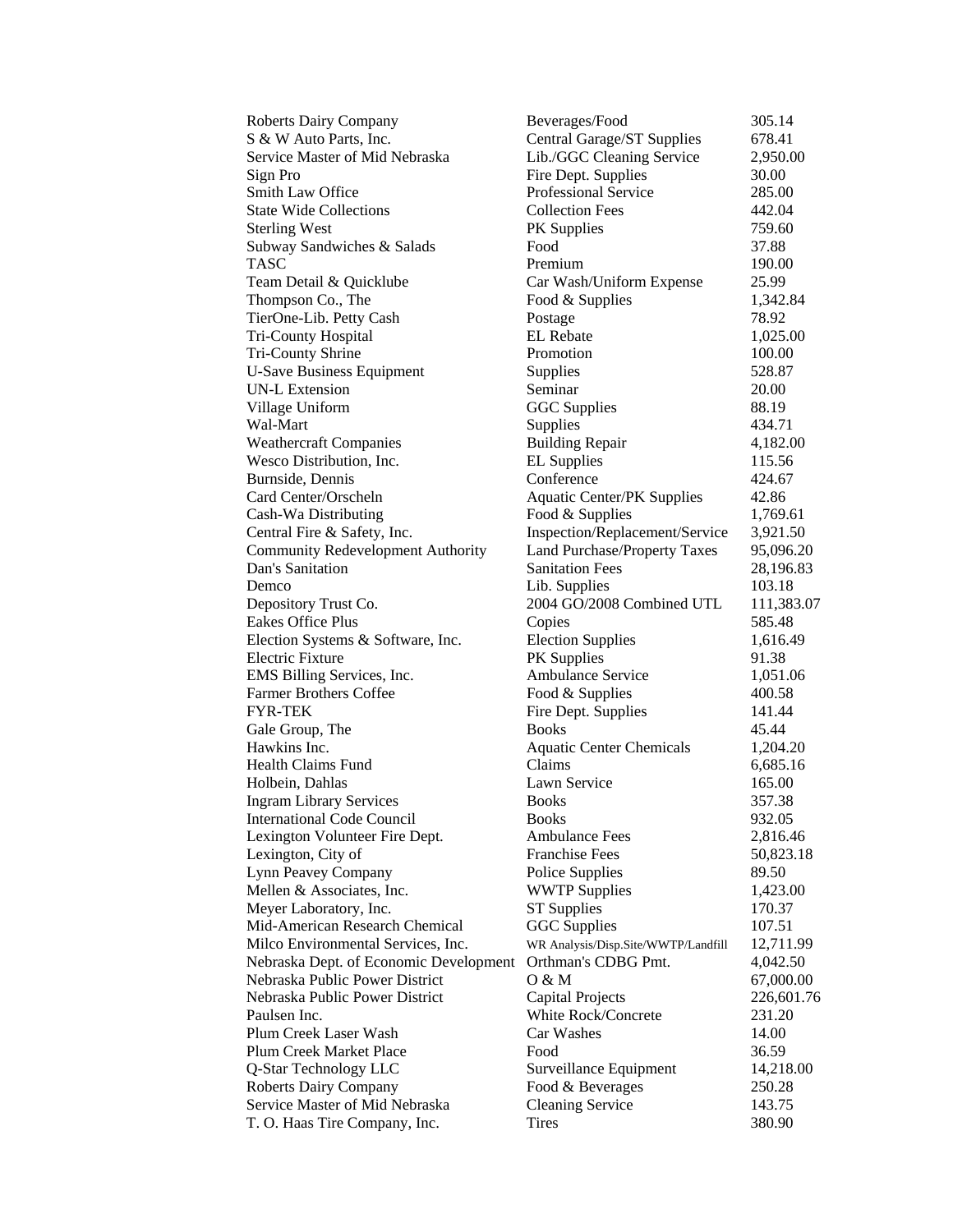|                           | Thompson Co., The<br>TierOne Bank<br>TierOne-City Petty Cash<br>TierOne-Lib. Petty Cash<br><b>U-Save Business Equipment</b><br>Unique Books, Inc.<br>Wal-Mart |                                                                                                                                                                                                                                                                                                                                                                                                                                                                                                                                                                                               | Food & Supplies<br><b>CED</b> Addition Payment<br>Postage/Food/Fuel<br>Postage<br><b>GGC</b> Supplies<br><b>Books</b><br>Supplies                                                                                                                                                                                                                                                                                                                                                                                                                | 791.04<br>46,607.65<br>34.74<br>15.70<br>70.00<br>1,340.24<br>367.33 |  |  |
|---------------------------|---------------------------------------------------------------------------------------------------------------------------------------------------------------|-----------------------------------------------------------------------------------------------------------------------------------------------------------------------------------------------------------------------------------------------------------------------------------------------------------------------------------------------------------------------------------------------------------------------------------------------------------------------------------------------------------------------------------------------------------------------------------------------|--------------------------------------------------------------------------------------------------------------------------------------------------------------------------------------------------------------------------------------------------------------------------------------------------------------------------------------------------------------------------------------------------------------------------------------------------------------------------------------------------------------------------------------------------|----------------------------------------------------------------------|--|--|
|                           |                                                                                                                                                               |                                                                                                                                                                                                                                                                                                                                                                                                                                                                                                                                                                                               | <b>TOTAL CLAIMS:</b>                                                                                                                                                                                                                                                                                                                                                                                                                                                                                                                             | 957,859.66                                                           |  |  |
| <b>PUBLIC HEARING:</b>    |                                                                                                                                                               | to be reviewed at the next council meeting.                                                                                                                                                                                                                                                                                                                                                                                                                                                                                                                                                   | Mayor Fagot opened a public hearing to consider a special use<br>permit application by Dennis Fleming to move buildings on to an<br>R-1 zoned residential lot located at 1504 North Taylor. Pepplitsch<br>reviewed the proceedings from the Planning Commission. Mr.<br>Fleming outlined his plans for the buildings for the Council which<br>includes a storage building and a garage, and removing three<br>smaller storage sheds. The public hearing was closed. Council<br>members discussed possible provisions for a special use agreement |                                                                      |  |  |
| <b>NW DETENTION CELL:</b> |                                                                                                                                                               | Dana Daniels presented close out documents from Adams<br>Construction for the Northwest Detention Cell project for Council<br>consideration. He reviewed Change Order #2 for a deduction of<br>\$4,649.50, the final pay request of \$77,843.82, and the Certificate<br>of Substantial Completion. He gave a review of the project and<br>recommended approval of the close-out documents. Following<br>discussion, moved by Miller, seconded by Bennett, to approve<br>Change Order #2 as presented. Roll call. Voting "aye" were<br>Salem, Tomasek, Bennett, Miller, Fagot. Motion carried. |                                                                                                                                                                                                                                                                                                                                                                                                                                                                                                                                                  |                                                                      |  |  |
|                           |                                                                                                                                                               | Moved by Tomasek, seconded by Miller, to approve Final Pay<br>Request as presented. Roll call. Voting "aye" were Bennett,<br>Salem, Miller, Tomasek, Fagot. Motion carried.                                                                                                                                                                                                                                                                                                                                                                                                                   |                                                                                                                                                                                                                                                                                                                                                                                                                                                                                                                                                  |                                                                      |  |  |
|                           |                                                                                                                                                               | Motion carried.                                                                                                                                                                                                                                                                                                                                                                                                                                                                                                                                                                               | Moved by Tomasek, seconded by Bennett, to approve the<br>Certificate of Substantial Completion as presented. Roll call.<br>Voting "aye" were Salem, Miller, Bennett, Tomasek, Fagot.                                                                                                                                                                                                                                                                                                                                                             |                                                                      |  |  |
| <b>FINANCIAL REPORT:</b>  |                                                                                                                                                               |                                                                                                                                                                                                                                                                                                                                                                                                                                                                                                                                                                                               | Pepplitsch presented the Financial Report for March 2009.<br>Following discussion, moved by Bennett, seconded by Tomasek, to<br>approve the Financial Report as presented. Roll call. Voting "aye"<br>were Salem, Miller, Tomasek, Bennett, Fagot. Motion carried.                                                                                                                                                                                                                                                                               |                                                                      |  |  |
| <b>EXECUTIVE SESSION:</b> |                                                                                                                                                               | Moved by Tomasek, seconded by Miller, to go into executive<br>session at 5:56 p.m. to discuss the annual job performance review of<br>the city manager. Roll call. Voting "aye" were Bennett, Salem,<br>Miller, Tomasek, Fagot. Motion carried.                                                                                                                                                                                                                                                                                                                                               |                                                                                                                                                                                                                                                                                                                                                                                                                                                                                                                                                  |                                                                      |  |  |
|                           |                                                                                                                                                               | Moved by Bennett, seconded by Miller, to come out of executive<br>session at 6:19 p.m. Roll call. Voting "aye" were Tomasek, Salem,<br>Miller, Bennett, Fagot. Motion carried.                                                                                                                                                                                                                                                                                                                                                                                                                |                                                                                                                                                                                                                                                                                                                                                                                                                                                                                                                                                  |                                                                      |  |  |